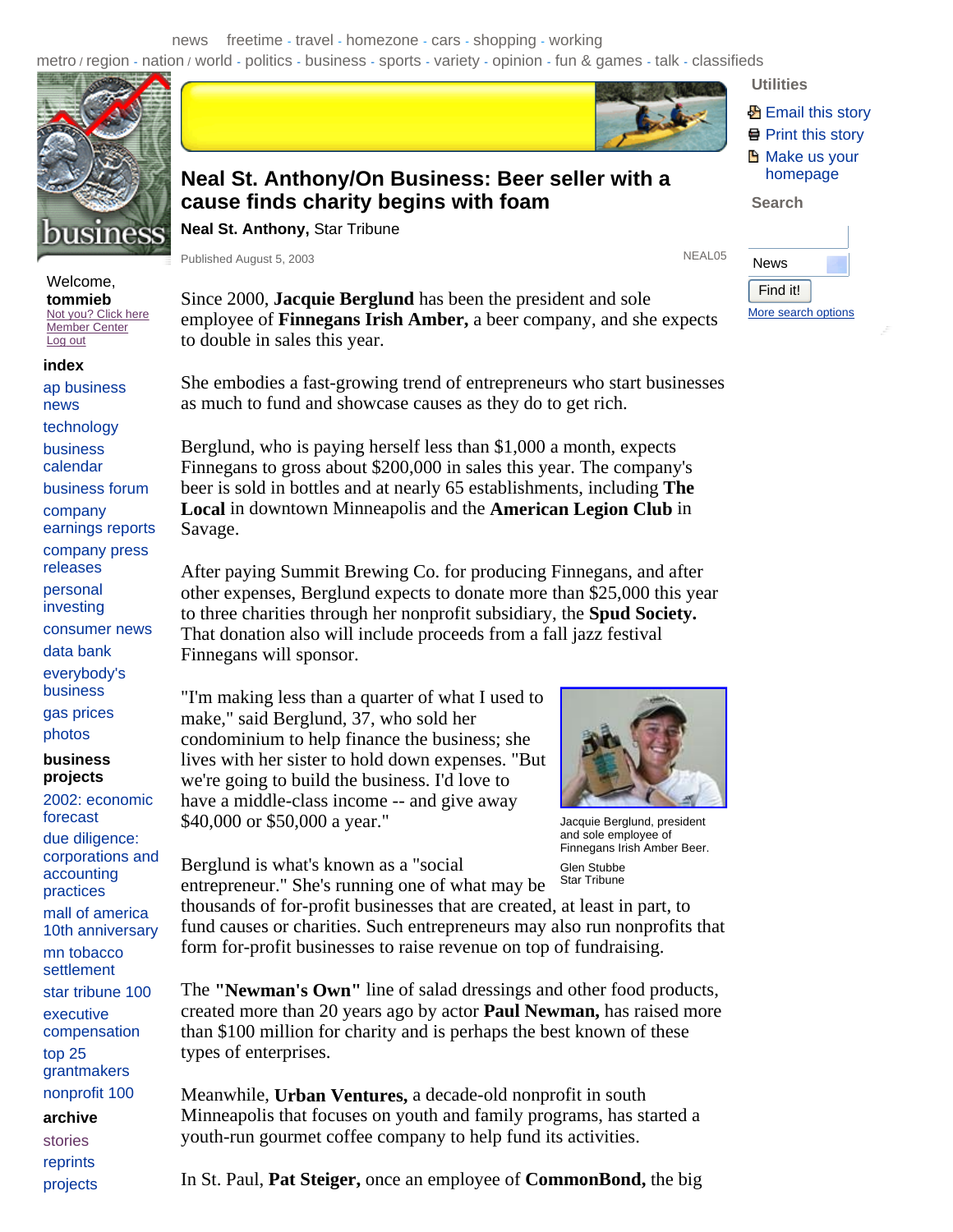**contact us**  corrections feedback

nonprofit landlord that works to help its low-income residents with education and career issues, now contributes 10 percent of the profits from her real estate business to CommonBond and other nonprofits.

Marketers basically say that when price and quality are about equal, "cause" will drive some consumers to pick one product over another.

That, in part, explains why companies associate themselves through contributions and employee time with nonprofits and schools.

Any goodwill generated can lead to business.

**Beth Bubis,** president of the Ohio-based **Social Enterprise Alliance,**  formed in 1998, said her 600-member organization is growing by 25 enterprises a week.

## **Business background**

Berglund has a background in business -- and bars.

A decade ago, Berglund earned a master's degree in international relations in Paris while working for the **Organization of Economic Development and Cooperation** -- an economic policy and research think tank. It was heady stuff for a while.

She was paid about \$75,000 annually to organize conferences for government officials of the Baltic states and economic-rejuvenation seminars for the former Russian republics.

After a few years and hundreds of meetings, it all started to seem pretty bureaucratic. She wasn't exactly saving the world.

"I also was homesick," recalled Berglund, an **Augsburg College**  graduate. "It was poorly coordinated, and they were throwing money all over."

So, she came home to try the saloon business.

In 1997, Berglund went to work as the \$50,000-a-year marketing director for The Local and **Kieran's Irish Pub,** the flagship enterprises of Irish-born **Kieran Folliard.** She had worked with Folliard earlier at Andcor Companies, before he launched his restaurants.

Along the way, Folliard had decided to donate to charity the profits from his house beer, then known as **Kieran's Irish Ale.**

Berglund, a big-hearted person who also volunteered at St. Stephen's homeless shelter and elsewhere, loved the business-charity connection.

In 2000, Berglund also read the book "The Cathedral Within," by **Bill Shore,** a former top U.S. Senate staffer, who quit to start Share Our Strength, a nonprofit that has raised nearly \$100 million to combat poverty and hunger.

In the book, he urges Americans to build on their internal "cathedrals" --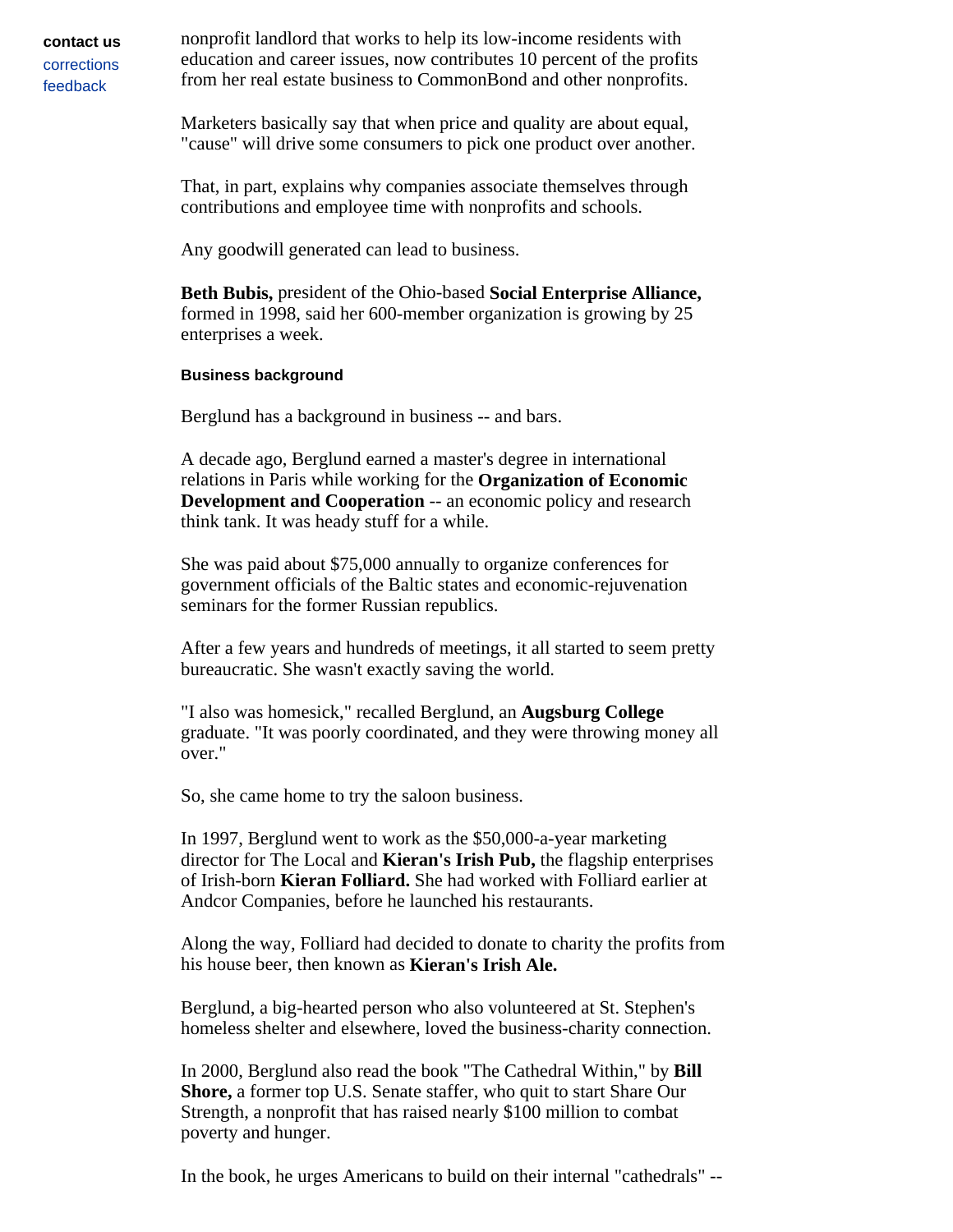the skills that they can use to make a difference, whether as a part-time volunteer or by focusing their business on a social problem.

The book resonated with Berglund.

Folliard agreed with Berglund that it was time for her to embark on her own mission, starting with the house beer, which was renamed Finnegans so it could be sold to bars all over town.

"She was a wonderful marketing manager for three years, and now she's off flogging beer for her Spud Society," Folliard said. "I think she became more interested in marketing Kieran's Irish Ale than the business, if I may say with a little tongue in cheek.

"She made it her business. It's going to be a struggle. But with her vision and dedication, she knows where she wants to take it. She is prepared to make personal sacrifices and I believe that as long as she maintains that compassion, she'll achieve her goal. She absolutely has the skills to do it."

The premium beer, which costs \$3.50 or more for a pint in a pub and more than \$6 for a six-pack, is cutting more and more dust around town. It's brewed at St. Paul's Summit and distributed by two local wholesalers.

Berglund always has been short on capital and marketing dollars. So **Barb Rummel,** a lawyer at Lindquist & Vennum, donated time to set up the business and keep Berglund legal. **Dave Damman,** art director at the Fallon agency, has designed award-winning table tents and packaging that cleverly explain the mission.

Berglund says peddling suds every day, with only a portion going to charity, is not a contradiction in mission. Her purpose, she says, is to spread awareness -- as well as raise cash from sales -- to motivate patrons.

"I believe in this business model and I hope one day to make a middleclass living from this," she said. "I believe that by competing in the marketplace, I'm helping to bridge people through bars and beer with the homeless and working poor and poor kids."

The Spud Society helps support **Kids First,** an outfit that helps lowincome parents obtain a private-school primary education for their children; **Life's Missing Link,** which focuses on troubled youth and their families, and **Park Plaza,** a 134-unit housing complex in north Minneapolis.

For more information: http://www.finnegans.org or http://www.spudsociety.com.

*Neal St. Anthony can be reached at 612-673-7144 or nstanthony@startribune.com.*